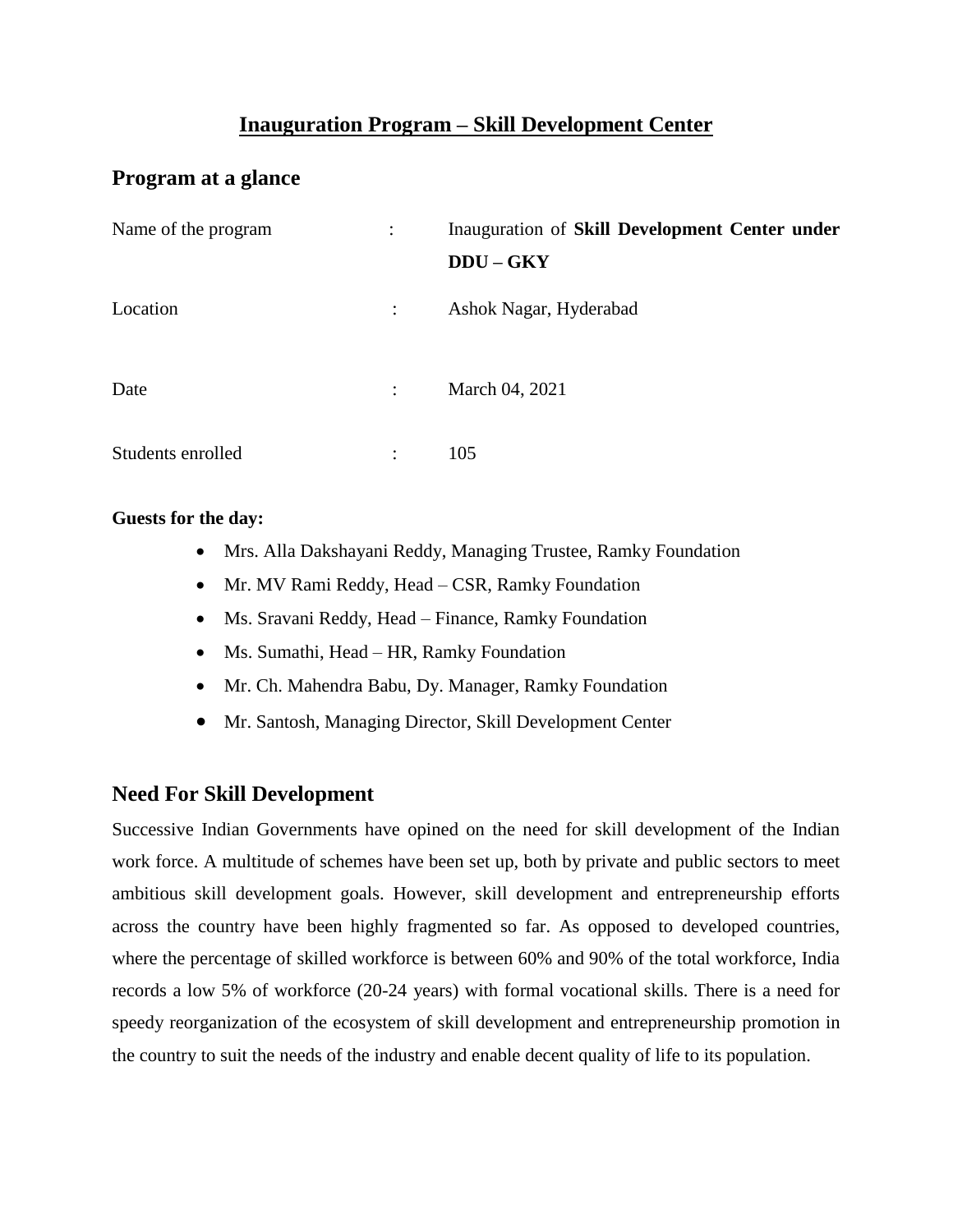#### **Ramky Foundation's Approach**

Ramky Foundation facilitates or catalyzes skill development initiatives that can potentially have a multiplier effect. In doing so, it strives to involve the various other stakeholders in all aspects of skill development. Our approach is to develop skills among women and youth whilst partnerships with multiple stakeholders and build long-term associations. To scale up efforts necessary to achieve the objective of skilling/up-skilling people, the RF strives to:

- Develop low cost, high-quality training with innovative business models
- Attract significant linkages which enable the long-term development

#### **Objectives:**

- **3E:** Employment-Employability-Entrepreneurship
- To generate employment opportunities for weaker sections of society by providing them skill based trainings
- To connect the trained women/beneficiaries to capital and job markets for their sustainable livelihoods.
- Enhanced Skill Development programs & follow-up training to impart skills required for advance level of activities

### **Inauguration of the Skill Development Center at Hyderabad**

Mrs. Alla Dakshayani inaugurated the Skill Development Center in the presence of Mr. MV Rami Reddy, Head – CSR. This center will be imparting the training to the students in various disciplines, like Broadband Technician Courses, Web Developing, Soft Skills & Spoken English, etc., for absolutely free of cost along with accommodation.

During the interaction session with the students, Mrs. Dakshayani, who had been one of the strongest guides for RF, has mentioned that the opportunities of exploring in various fields have increased in the current scenario due to advanced technology. Hence, she advised the students to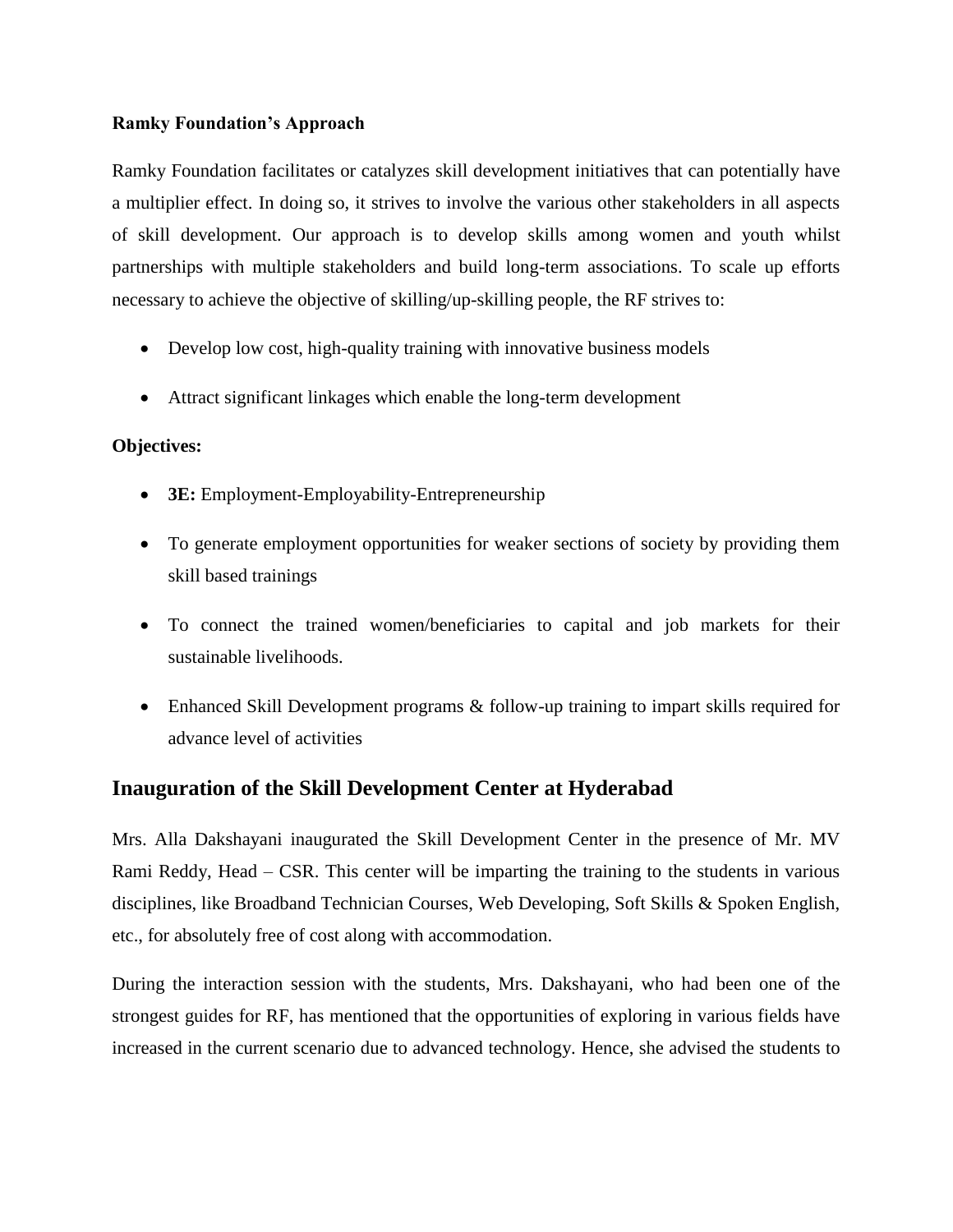make proper use of technology to excel in their fields. She also encouraged the students to utilize the resources of the skill development center in order to have a decent career in future.

Mr. Rami Reddy, Head – CSR discussed the milestones of the Foundation and also assured that it would take up the responsibility of mentoring and supporting the students who have enrolled for the courses in all the aspects. He also advised the students to have a disciplined lifestyle that would help them refrain from indulging in illicit activities, hampering their careers.

Later, the guests congratulated the team of DDU – GKY center and wished them good luck for their courses that will continue for a period of 3 months.



# **Photo Gallery:**